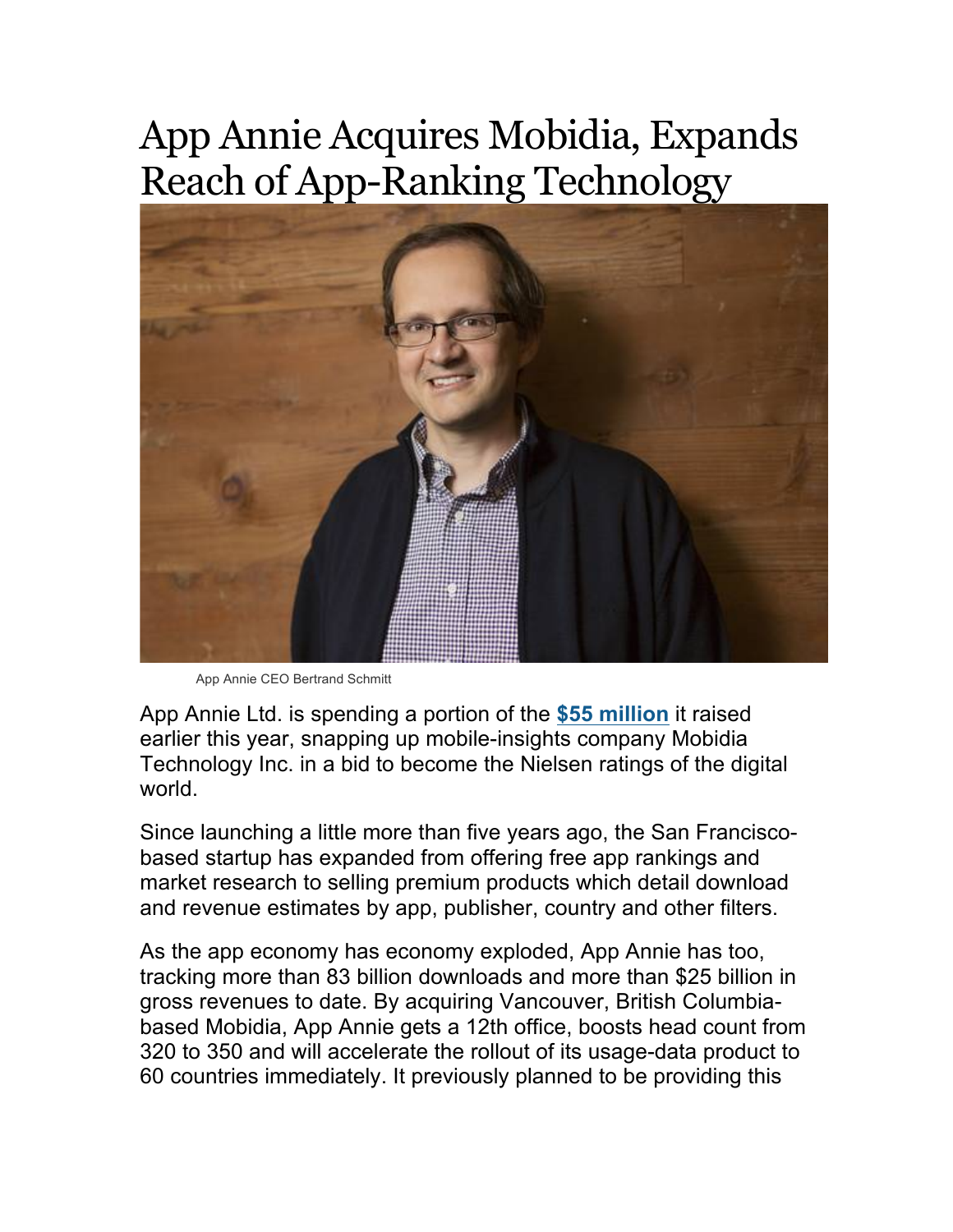information about user behavior in 10 countries by the end of the year.

"We realized that if we work with them, we can go bigger sooner," App Annieco-founder and Chief Executive Bertrand Schmitt said. Mr. Schmitt said he and Mobidia executives have been getting to know each other during the past two years and frequently discussed the possibility of working together. In addition to acquiring Mobidia's product, which measures mobile usage trends for consumers, App Annie will be able to tap its relationships with carriers world-wide. The deal was a combination of stock and cash, but terms weren't disclosed.

The global public launch of the Usage Intelligence product, a paid product App Annie launched in limited beta in January, will be the initial focus, Mr. Schmitt said. The product allows paying customers to compare things such as number of active users, time spent, usage frequency and retention against the metrics of their competitors and the general market.

He declined to share App Annie revenue figures.

Although there are dozens of companies providing app analytics, most provide granular information about user behavior and engagement inside each app. Developers use services provided by the likes of Upsight, MixPanel and Flurry to tweak their apps, not provide a baseline or to gather general market information.

Mr. Schmitt said he considers such app-analytics companies potential partners.

Mobidia marks the second such acquisition for App Annie–it acquired mobile-analytics startup Distimo last year–and it likely won't be the last, according to Mr. Schmitt. He said he would evaluate new deals as they made sense, although he wasn't in active discussions with any company now.

Central to any such acquisition would be a shared belief with company management about how the app industry was going to continue to grow. Apps powering the Apple Watch and transforming smartphones into remotes for connected devices represent additional opportunities, he said.